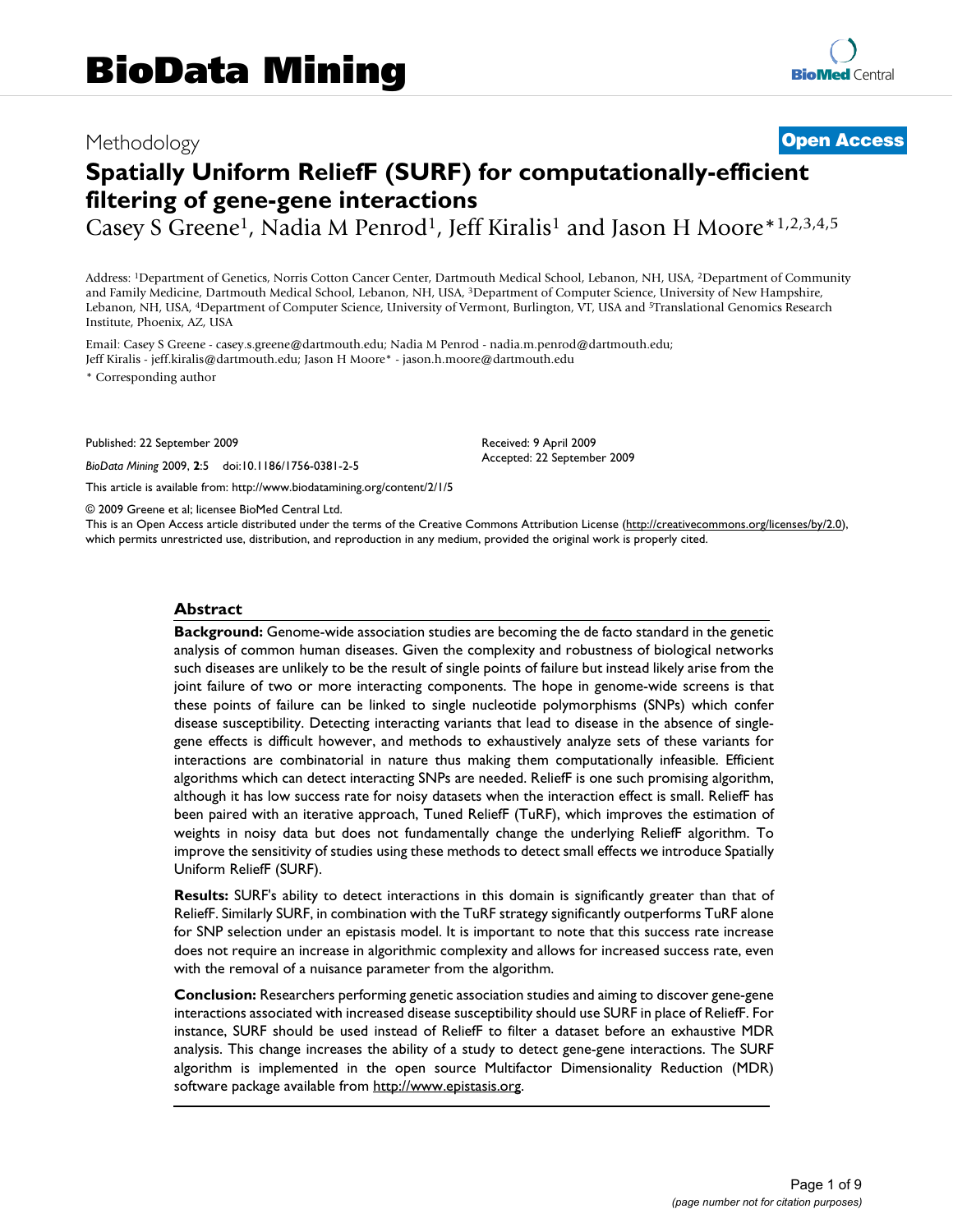# **Background**

Technological advances are rapidly improving geneticists ability to measure variation between individuals. Because of these advances, the genome-wide association study is now a common approach to detecting genetic factors which influence individual susceptibility to common human diseases. Genome-wide association studies targeting common variants which, alone, influence susceptibility have produced mixed results [1-5]. As currently performed, these studies ignore complex interactions between variants that may lead to disease susceptibility. These are often ignored because methods to detect these interactions are computationally infeasible or provide insufficient sensitivity.

Epistasis is a term literally meaning "resting upon" which refers to the situation where interacting genes, as opposed to a single gene, influence a trait. Because of the complex architecture of biological networks, epistasis is likely to be fundamental to an individual's disease risk for common human diseases [6]. This, combined with the knowledge that single-locus results have not frequently replicated for common human diseases [7,8], indicates that methods to detect and characterize epistasis are likely to be critical to understanding the genetic basis of common human disease.

Detecting and characterizing epistatic interactions in datasets containing large numbers of SNPs is challenging. It requires examining the effect of SNPs not just in isolation, but also in concert with other SNPs. In a dataset with one million SNPs, a number typically provided by high throughput technologies, there are about  $5 \times 10^{11}$  pairwise combinations of SNPs. For three-way combinations, the number is  $1.7 \times 10^{17}$ . For higher order interactions the number of combinations is astronomical. Combinatorial methods which evaluate each such combination are not feasible [9].

Efficient algorithms for identifying sets of SNPs likely to contain predictive models for disease susceptibility are therefore needed. Methods of filtering SNPs are one possibility. These first rank the attributes by some criterion. Then either the top *K* SNPs or all SNPs above some threshold *T* are selected. The SNPs within this set can then be analyzed for interactions using combinatorial methods. Stochastic search wrappers are another possibility. These wrappers are probabilistic methods which retain the ability to consider all attributes and have the potential to use information learned early in the search to direct future exploration. Relief algorithms are nearest neighbor based approaches to detecting attributes relevant for some outcome. Relief algorithms are attractive for use in genetic association studies using either filters or wrappers because the computation time required increases linearly with the number of SNPs and quadratically with the number of individuals. Importantly, these algorithms are able to detect attributes associated with disease through interactions or independent main effects, although they do not provide a model for the effect [10]. Instead, information gleaned from these methods can be used as input into other approaches. Stochastic search approaches such as genetic programming [11-13] and ant colony optimization [14] can successfully develop models in this domain when information from the Relief family of algorithms is used to assist the search, although they fail to detect purely epistatic associations without this additional information [12]. Motsinger et al. [15] have shown that patterns of correlation between SNPs can make the problem easier to solve in the absence of expert knowledge, although here we specifically examine uncorrelated SNPs. Moore et al. briefly discuss both filter and wrapper options as part of an overall epistasis analysis strategy for human disease susceptibility [16] and Greene et al. [17] provide a theoretical analysis of both approaches. For the situation where there is a single source of expert knowledge, the filter approach is most appropriate [17]. In this situation we are considering the success rate of individual Relief methods, each of which is a single source which meets these assumptions up to a good approximation according to the appendix (Additional file 1). For this reason we test the ability of these methods to successfully filter a dataset retaining SNPs with an epistatic interaction associated with disease susceptibility.

Numerous variants of Relief have been developed. When applied to genetic association study data these methods use genetically similar individuals or, equivalently, nearest neighbors to adjust weights which are assigned to each SNP. The nearest neighbor is the nearest individual in the dataset to the current individual calculated across all SNPs. While Relief uses, for each individual, a single nearest neighbor in each class, ReliefF, a variant of Relief, uses multiple nearest neighbors, and thus is more robust when the dataset contains noise [18]. Moore and White developed a Tuned ReliefF (TuRF) approach for human genetics [19]. This approach, though requiring more computer time, further improves the performance when the data contain a large number of non-relevant SNPs in addition to a small number of relevant SNPs. TuRF achieves this by iterating a ReliefF algorithm and, with each iteration, deleting SNPs with the lowest ReliefF weights, i.e. those thought to be least predictive [19]. SNPs are assigned a weight based on their normalized weights when removed. This iterative approach improves the overall ranking of disease associated SNPs because noisy SNPs are most often removed. This means that the re-estimation can more accurately evaluate the relevance of the remaining SNPs.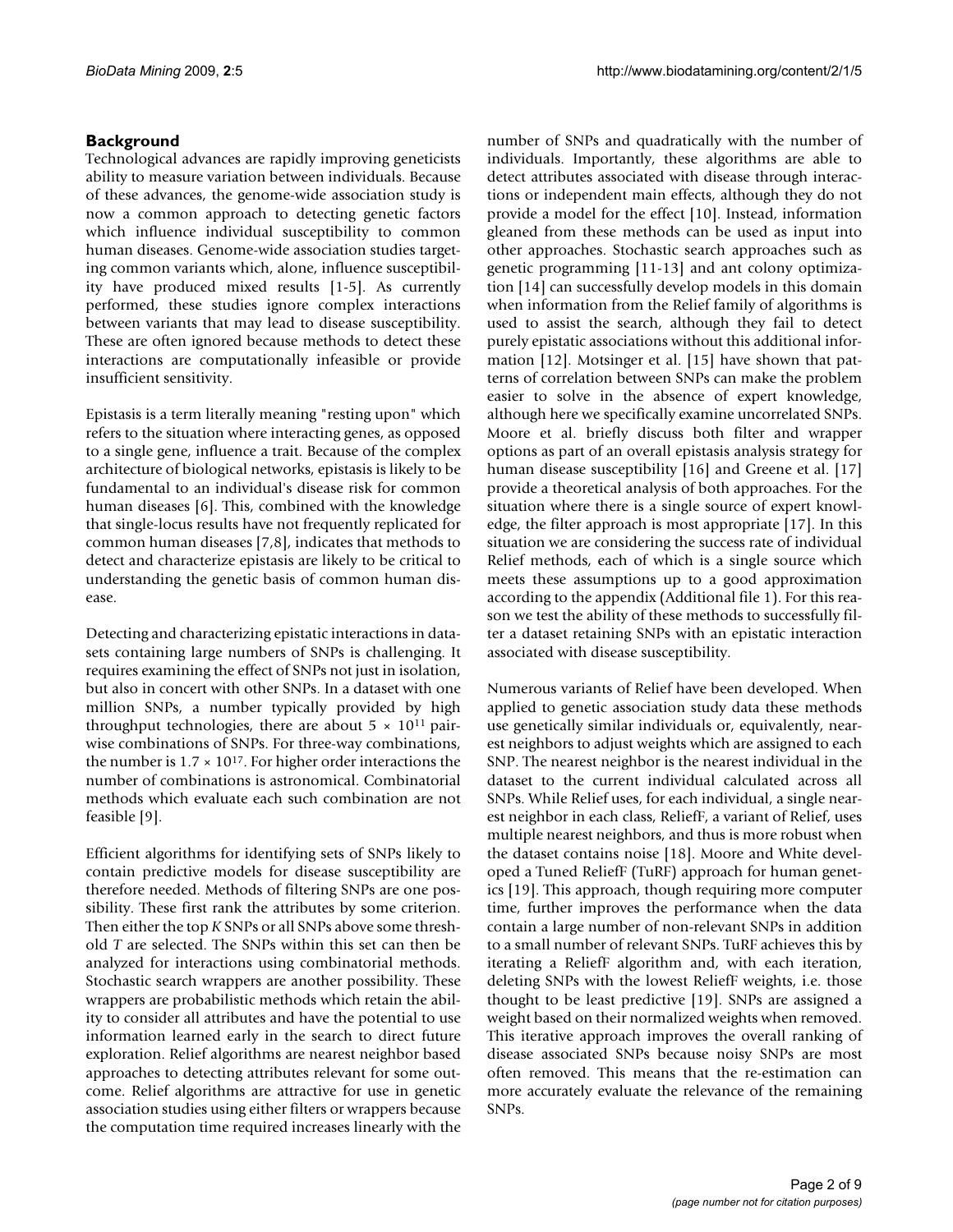Here we present a new version of Relief, called Spatially Uniform ReliefF or, briefly, SURF. It detects epistatic interactions with a significantly higher success rate than the Relief variant widely used for machine learning, ReliefF. Iterated SURF, called SURF & TuRF, has a significantly higher success rate than TuRF. For each individual SURF, like ReliefF, adjusts weights of all the SNPs by using certain neighbors of the individual. While ReliefF uses a fixed number of nearest neighbors, SURF uses all neighbors within a fixed distance of the individual. This distance may be thought of as a similarity threshold. Thus SURF uses precisely those neighbors more similar than this threshold. ReliefF, on the other hand, may use either fewer or more neighbors, thereby possibly neglecting informative individuals or including uninformative ones. Furthermore, similarity thresholds which give greater success rate than ReliefF can be estimated from the data while distances are pre-computed, thus removing a nuisance parameter from the algorithm (see §2 in the appendix). SURF also does not increase the complexity of the algorithm, so the scaling is still linear with respect to the number of SNPs and quadratic with respect to the number of individuals.

#### *Relief and Spatially Uniform ReliefF (SURF)*

All Relief algorithms attach a weight to each SNP. The higher the weight of a SNP, the more likely it is predictive of disease status. Genetically similar individuals are used to adjust these SNP weights. We define the distance between two individuals as the number of their SNPs with differing genotypes. With this distance metric, nearest neighbors share genotypes at the greatest number of SNPs, and so are genetically most similar.

Relief algorithms are based on the assumption that those SNPs of nearby individuals which have different states (i.e. differing genotypes) are either most or least predictive of disease status. Relief algorithms adjust the weights of these SNPs-upward if the two individuals have different disease status, and downward by the same amount if they have the same status. More precisely, the original Relief algorithm adjusts, for each individual *Ii* , the SNP weights using *Ii* 's nearest hit (the individual which is closest to *Ii* and in the same class as  $I_i$ ) and  $I_i$ 's nearest miss (the individual which is closest to  $I_i$  and in the other class from  $I_i$ ). In the case of SURF, for each individual  $I_{i}$ , this adjustment is done using each hit and miss within a fixed threshold distance *T* of *Ii* . Figure 1 shows graphically how neighbors are selected with each Relief algorithm.

Relief is able to detect epistatic SNPs, even when no single SNP has an effect. We outline how it does this for epistatic pairs. More detail is in the appendix (Additional file 1). All of the penetrance functions used in this work are available in Additional file 2. We begin with a discussion of epistatic pairs. Consider the penetrance function for the



#### **Figure 1**

**How Relief, ReliefF and SURF select neighbors**. Each panel in this figure shows the genotypes at two markers for a dataset of cases and controls. For the purpose of this example only these two markers will be considered and both are continuous. When analyzing real data, the process of selecting neighbors is the same, however, but there will be thousands of discrete valued markers (SNPs) each of which would be represented by one of thousands of dimensions. The individual for whom neighbors are being found is shown by the filled red circle. The neighbors that each approach uses for weighting are highlighted in blue. Parts A, B, and C represent how Relief, ReliefF and SURF would select neighbors to be used in weighting. Relief selects the nearest individual of the same class (blue circle) and the nearest individual of the other class (blue cross). ReliefF selects some user specified number of individuals (two in this example) to be used for weighting. SURF, instead of using a fixed number of neighbors, uses all individuals within a distance threshold. The dotted line shows a hypothetical distance threshold.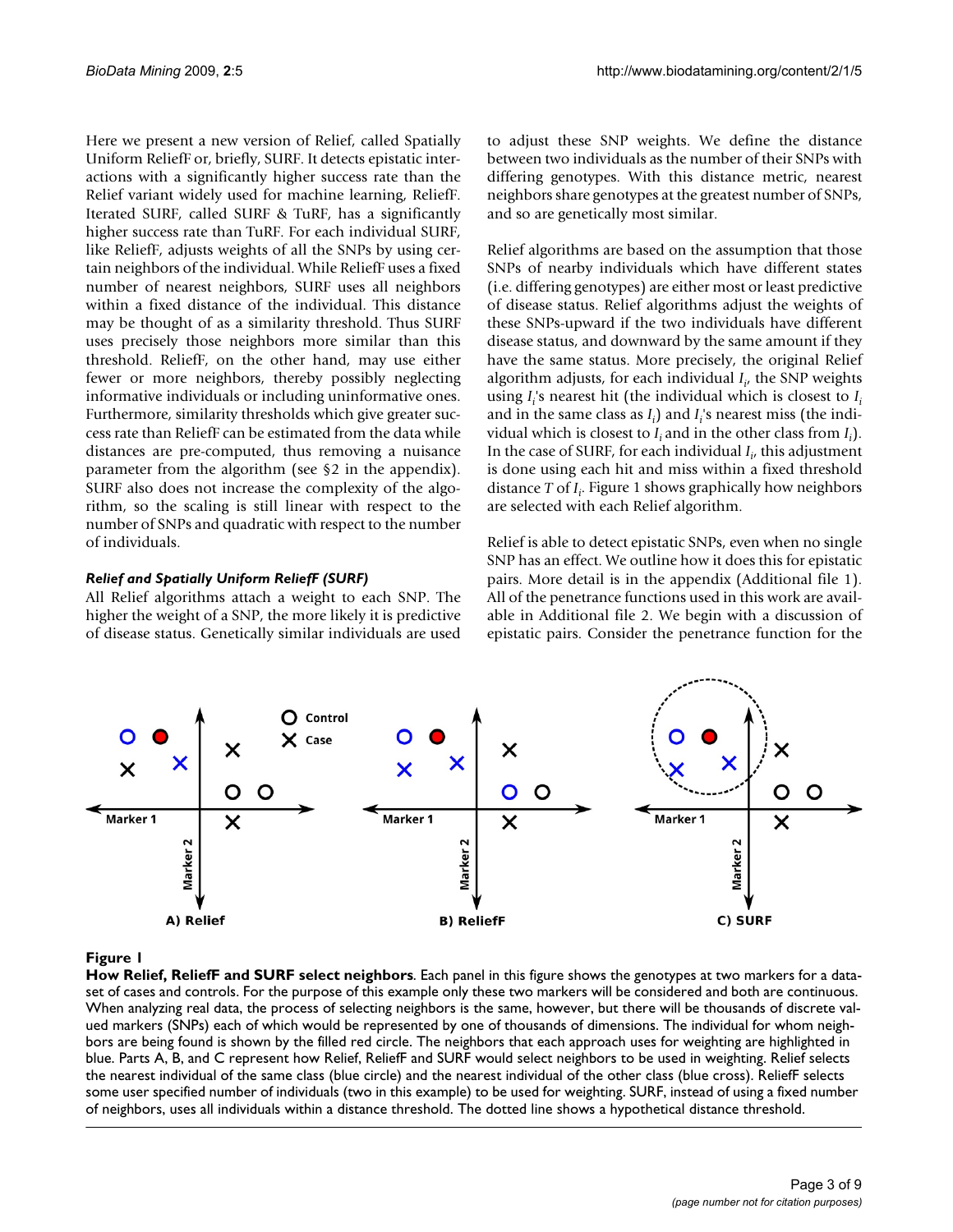epistatic pair of SNPs shown in Table 1. If an individual has genotype AA and the genotype of  $SNP<sub>2</sub>$  is unknown, then the probability the individual is sick is

$$
.36 \cdot .469 + .48 \cdot .337 + .16 \cdot .339 = .3848.
$$

The individual has the same probability of being sick if he has genotype either Aa or aa, provided again that the genotype of  $SNP<sub>2</sub>$  is unknown. Similarly, if his genotype is either BB, bB or bb with  $SNP_1$ 's genotypes unknown, the probability he is sick is again .3849. The point is that no single SNP has an effect on disease susceptibility. Only the relevant pair does.

Now we discuss how Relief detects epistatic pairs. Given an individual  $I_{i'}$  we define the set  $M_{k\Delta}$  to consist of those misses with exactly *k* of their two relevant SNPs in a different state from those of individual *Ii* . In the case of two relevant SNPs,  $k = 0$ , 1 or 2. Note that the miss nearest  $I_i$  is in exactly one of the three sets  $M_{0\Lambda}$ ,  $M_{1\Lambda}$  or  $M_{2\Lambda}$ . Indeed, these partition the set of all misses. The sizes of the sets  $M_{k\Delta}$  can be determined (as in §1 of the appendix) from the penetrance function which governs the relationship between genotype and phenotype. As an example, with a sample size of 1600 and the penetrance function shown in Table 1 the sizes of these sets are

$$
|M_{0\Delta}|=110, |M_{1\Delta}|=397 \text{ and } |M_{2\Delta}|=293.
$$

For the analogous sets involving hits we have

$$
|H_{0\Delta}|=130
$$
,  $|H_{1\Delta}|=357$  and  $|H_{2\Delta}|=313$ .

These are actually expected numbers rounded to the nearest integer. Since  $|M_{1\Delta}| > |M_{2\Delta}|$ , the contribution of the irrelevant SNPs to the distance from  $I_i$  to its nearest point in  $M_{1\Lambda}$  tends to be less than that to its nearest point in  $M_{2\Lambda}$ . The two relevant SNPs contribute one to the distance from *I<sub>i</sub>* to every point of  $M_{1\Lambda}$ . For points in  $M_{2\Lambda}$ , the contribution to this distance is two, which makes points in  $M_{2\Delta}$  farther by one from  $I_i$ , on average, than points in  $M_{1\Delta}$ . Since the states of the relevant and irrelevant SNPs are inde-

**Table 1: Penetrance values for an example epistasis model with a heritability of 0.1.**

|                  |             | SNP <sub>I</sub> |           |             |
|------------------|-------------|------------------|-----------|-------------|
|                  |             | AA (0.36)        | Aa (0.48) | aa $(0.16)$ |
| SNP <sub>2</sub> | BB (0.36)   | 0.469            | 0.198     | 0.754       |
|                  | Bb (0.48)   | 0.337            | 0.502     | 0.141       |
|                  | bb $(0.16)$ | 0.339            | 0.453     | 0.285       |

pendent, it follows that the nearest miss is more likely to be in  $M_{1\Lambda}$  than  $M_{2\Lambda}$ . To be precise for the example in table 1 the probability, according to equation (10) of the appendix, that the closest miss is in  $M_{1\Lambda}$  is

$$
P_{CM}(1\Delta)\approx .516,
$$

while the probability it is in  $M_{2\Lambda}$  is

$$
P_{CM}(2\Delta)\approx .309.
$$

We mention that the probability it is in  $M_{0\Delta}$  is

$$
P_{CM}(0\Delta) \approx .175,
$$

but do not use this since Relief adjusts weights only for SNPs where pairs of individuals have differing genotypes. The analogous probabilities for hits are

$$
P_{CH}(1\Delta) \approx .463
$$
,  $P_{CH}(2\Delta) \approx .330$ , and  $P_{CH}(0\Delta) \approx .207$ .

If the nearest miss is in  $M_{2\Delta}$ , then the Relief score of both relevant SNPs is increased by one. If it is in  $M_{1\Lambda}$ , there is a 50% chance that the score of the first relevant SNP is increased by one. Thus the expected contribution due to misses of individual *Ii* to the score of a relevant SNP is

$$
\frac{1}{2}P_{CM}(1\Delta) + P_{CM}(2\Delta).
$$

Using the same notation for hits, except with H in place of M, an analogous discussion gives

$$
-\left(\frac{1}{2}P_{CH}(1\Delta)+P_{CH}(2\Delta)\right)
$$

as the expected contribution dues to hits of individual *Ii* to the score of a relevant SNP. Thus the expected contribution of individual  $I_i$  to the score of a relevant SNP is

$$
\frac{1}{2}\big(P_{CM}(1\Delta)+P_{CH}(1\Delta)\big)+P_{CM}(2\Delta)-P_{CH}(2\Delta).
$$

The value of this for the example we have been considering is .005. The expected contribution of individual  $I_i$  to the score of an irrelevant SNP is 0. This indicates why Relief tends to assign higher scores to relevant SNPs than to irrelevant ones.

The analysis of SURF, though mathematically easier, is more subtle. Again, let *I<sub>i</sub>* be a random, but fixed, individual. Then, as before, each miss within the threshold distance *T* of *I<sub>i</sub>* is in one of the three sets  $M_{0\Delta}$ ,  $M_{1\Delta}$  or  $M_{2\Delta}$ . For  $k = 0$ , 1 and 2, let  $TM_k$  be the subset of  $M_{k\Delta}$  consisting of those individuals within distance *T* of *Ii* . Using analogous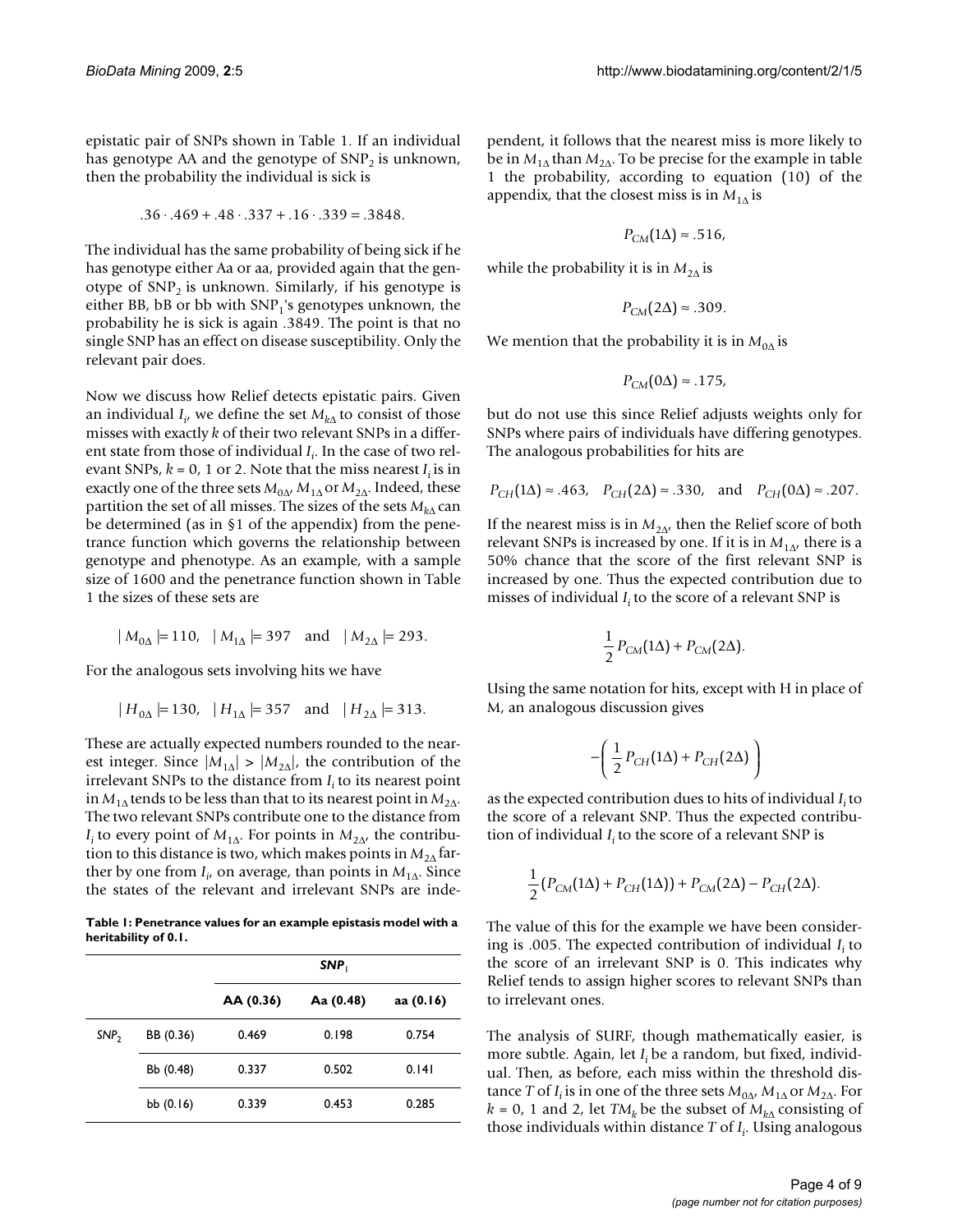notation for hits with *H* in place of *M*, the mean contribution of individual *Ii* to the SURF score of a relevant SNP is

$$
S_i^R = \frac{1}{2} (|TM_1| - |TH_1|) + (|TM_2| - |TH_2|)
$$
  
= 
$$
\frac{1}{2} (|TM_1| - |TH_1|) - (|TM_2| - |TM_2|).
$$

The  $\frac{1}{2}$  is here since each individual in  $TM_1$  and  $TH_1$ changes the score of a relevant SNP by  $\frac{1}{2}$ , on the average.

Returning now to the example model, specifically expressions (1) and (2), we see that  $|M_{2\Lambda}|$  -  $|H_{2\Lambda}|$  < 0.

Thus, on average,  $|TM_2| - |TH_2| < 0$ ; however two factors make  $S_i^R > 0$ . Namely

$$
|M_{1\Delta}|-|H_{1\Delta}|=40>|H_{2\Delta}|-|M_{2\Delta}|=20
$$

making

$$
\mid T\hspace{-0.2mm}M_1 \mid \; = \mid T\hspace{-0.1mm}H_1 \mid \; > \mid T\hspace{-0.1mm}H_2 \mid \; = \mid T\hspace{-0.1mm}M_2 \mid.
$$

Also, elements of  $M_{1\Delta}$  and  $H_{1\Delta}$  are, on average, one closer to  $I_i$  than elements of  $M_{2\Lambda}$  and  $H_{2\Lambda}$ . Together these make

$$
\frac{1}{2}(|TM_1|-|TH_1|) > |TH_2|-|TM_2|
$$

and, consequently,  $S_i^R > 0$ , on average. For the example penetrance function, equation (3) of the appendix gives  $S_i^R = .519$ ; however, this SURF score cannot be reasonably compared to the analogous Relief score of .005 without a discussion of the variances of these scores. We do this in the appendix, and also indicate in §5 why SURF outperforms ReliefF using 10 nearest neighbors.

The scores  $S_i^R$  depend on the value of the distance threshold *T*. In our simulations, we have chosen *T* to maximize the  $S_i^R$ . The final score of a relevant SNP is the sum of the  $S_i^R$  values for each individual.

Because of the way the variance of this sum varies with *T*, slightly smaller values of *T* are probably optimal. This is discussed at the end of §2 of the appendix.

# **Results and Discussion**

Our results suggest that the SURF approaches provide a more successful method for the detection of gene-gene interactions in these data. Figure 2 shows both success rate and significance test results for a single sample size and heritability (1600 and 0.1 respectively). These results indicate that the success rates of the SURF approaches (SURF and SURF & TuRF) are greater than their corresponding ReliefF approaches (ReliefF and TuRF). Furthermore the step plots show that this difference is highly significant except for the 99*th* percentile comparison of ReliefF and SURF. Neither of the non-iterative approaches is highly effective for filtering to the 99*th* percentile for this heritability and sample size, so as a stringent filter the iterative approaches are most useful.

Our complete results, shown in figure 3, show that the new SURF algorithm, outperforms ReliefF. Furthermore we see that this increase in success rate is not redundant with the tuned approaches, as both of these, TuRF and SURF & TuRF, which iteratively remove attributes with low quality estimates, are much better than the standard Relief and SURF approaches at selecting a small subset which contains the functional attributes. Here we see that these approaches significantly outperform ReliefF and SURF when the task is to filter the dataset to the 99*th* or 95*th* percentiles of SNPs. Finally we find that SURF & TuRF outperforms TuRF alone achieving a much greater success rate, particularly at moderate heritabilities. We find that these differences are statistically significant. The success rate when SURF is used, particularly with larger sample sizes, is consistently significantly greater than the success rate when the standard method, ReliefF is used (see Additional files 3, 4, 5) for both the "tuned" and non-iterative approaches. Additionally the success rates of these "tuned" algorithms to include the proper SNP in the 99*th* and 95*th* percentiles are consistently significantly better than the success rates of the non-tuned approaches (see figure 2 and Additional files 3, 4, 5).

Methods which increase success rate without an increase in computational complexity or sample size are extremely desirable for genome-wide association studies. By developing improved methods for detecting epistasis we greatly expand our ability to characterize interactions in large datasets. Moore argues that when people use sensitive methods to detect epistasis, they are frequently able to find examples of it [20]. Algorithms which both detect and characterize epistasis in the absence of main effects are of combinatorial complexity for the number of SNPs. The SURF algorithm we introduce to detect disease associated interacting SNPs is, like ReliefF, of linear complexity for the number of SNPs. Moreover, its success rate for epistasis analysis is higher than ReliefF's. One caveat is that Relief methods such as SURF, though useful for detecting interacting SNPs, neither identify specific interacting pairs nor develop a model. Because SURF & TuRF is able to detect interacting genetic variants which are pre-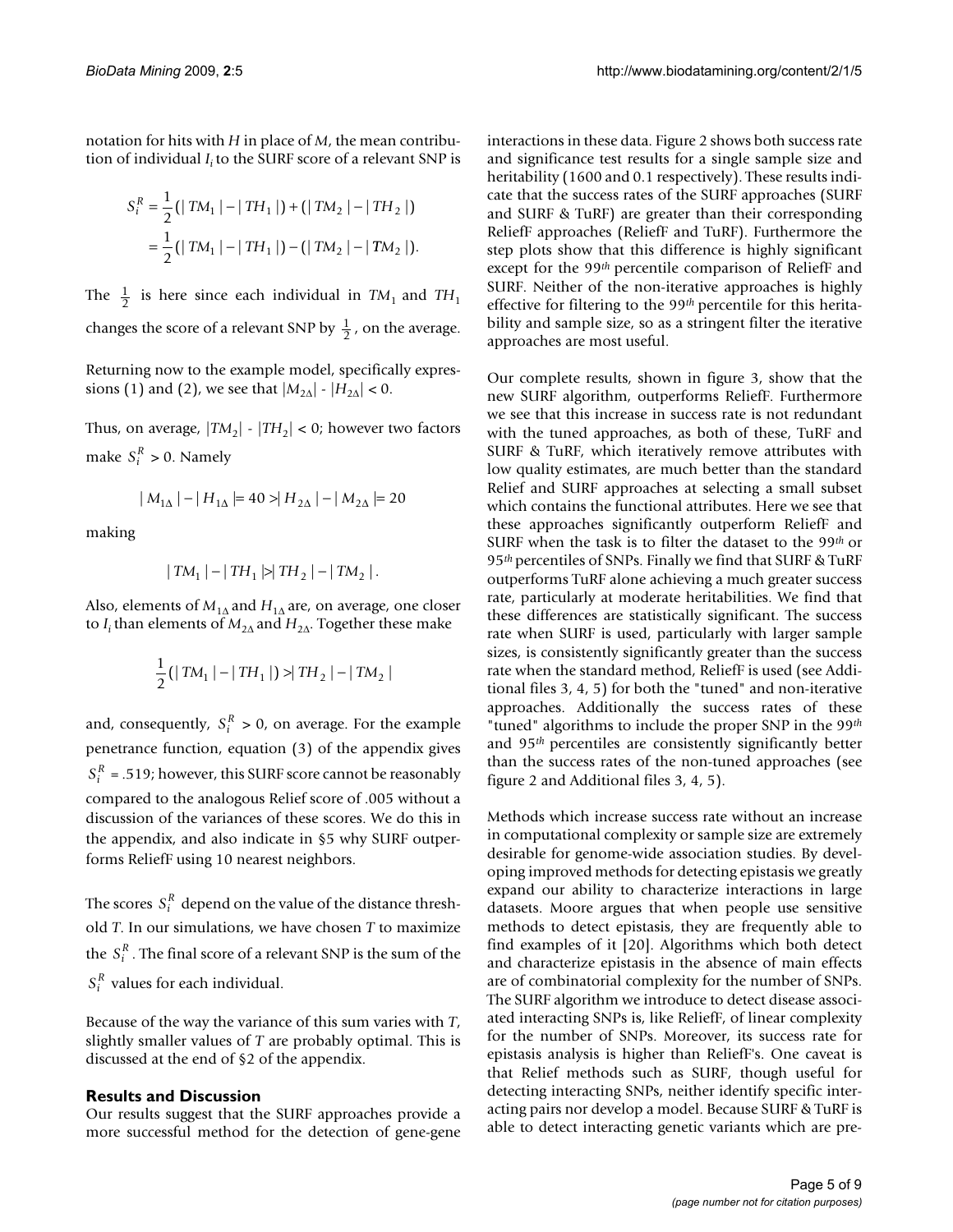

# **Figure 2**

**Example Success Rate and Significance of Differences**. Part A shows the detailed success rate analysis results for a single heritability (0.1) and sample size (1600). The success rate to filter both relevant SNPs into percentiles from the 99*th* to 50*th*  is shown. The 99 *th*percentile corresponds to the top 10 SNPs by the assigned weights in these datasets which contain 1000 SNPs. In part B pairwise comparisons are made between each pair of methods at the 99*th*, 95*th*, and 75*th* percentiles. ReliefF, SURF, TuRF, and SURF&TuRF are labeled R, S, T, and ST respectively. Significance is illustrated with levels of grey (i.e. light grey indicates 0.01 <*p* ≤ 0.05, dark grey indicates 0.001 <*p* ≤ 0.01, and black indicates *p* ≤ 0.001). As an example, at the 99*th* percentile the blank square at the intersection of R and S indicates that the difference between ReliefF and SURF was not significant. On the other hand the black square at the intersection of S and ST indicates that the difference between the success rates of SURF and SURF&TuRF at that percentile was highly significant.

dictive of human health, weights from this algorithm can be used to filter a dataset before traditional combinatorial approaches are used to characterize the interaction. McKinney et al. have previously integrated ReliefF [21] and TuRF [22] with other information sources using an evaporative cooling technique to direct genetic association analyses. Direct replacement of ReliefF by SURF & TuRF may improve the sensitivity of these frameworks to detect and characterize interactions.

SURF & TuRF's greatly increased success rate to detect epistasis improves our ability to detect variants leading to disease risk in the absence of main effects. This new distance based approach may also be extensible to biological

and biomedical data beyond case-control genetic association studies. While ReliefF, which SURF & TuRF builds on, is usable for these discrete endpoints and attribute values, other modifications to ReliefF have extended this machine learning method to other data types. With Regression ReliefF (RReliefF), ReliefF is broadened to handle continuous attributes and endpoints [23,24]. Future work should examine whether the new distance based approach used for SURF & TuRF also improves these methods. If using a distance threshold also improves RReliefF methods, the sensitive SURF approach can be applied to continuous gene expression data or to detecting variants predictive of continuous endpoints. With future work it may also be possible to combine continu-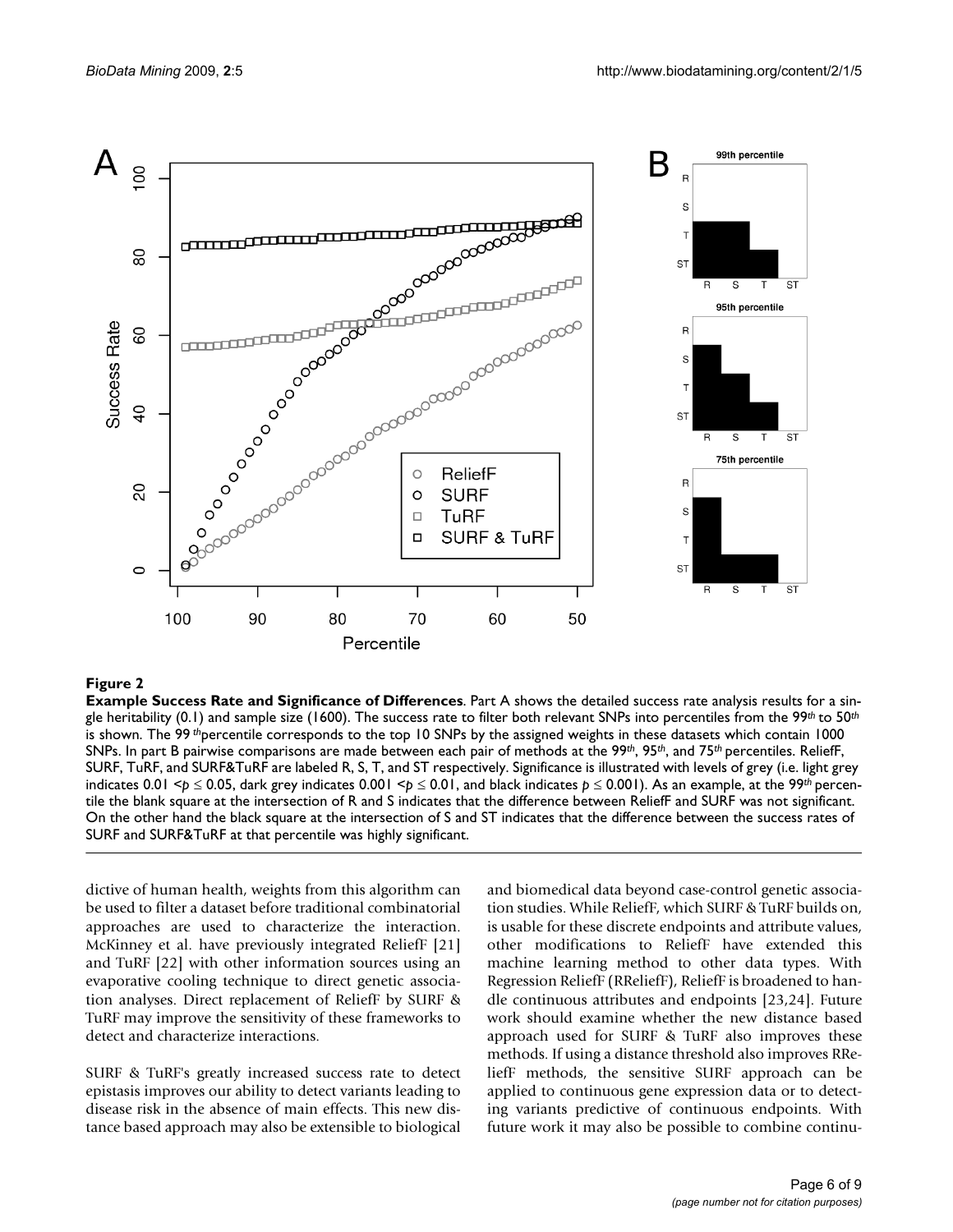

#### **Figure 3**

**Success Rate Analysis**. This is a summary of success rate as shown in figure 2 across a wide range of sample sizes and heritabilities. Within each heritability the success rates for all five genetic models for that heritability are averaged. The *x*-axis for each plot corresponds to the percentiles as in figure 2. Across these situations, SuRF alone performs as well as TuRF when filtering to the 75*th* percentile of SNPs. SURF outperforms ReliefF, the tuned approaches outperform the non-tuned approaches

ous and discrete attributes, to provide a method capable of examining gene-gene, gene-environment, and environment-environment interactions in a common framework.

#### **Conclusion**

Now that it is technically and economically feasible to measure large numbers of DNA sequence variations in human genetics, the bioinformatics challenge is to identify and improve methods for detecting variants which are predictive of disease risk. This is particularly challenging when the task is to identify polymorphisms which have little or no independent effect. The Relief family of algorithms provides one potential solution for SNP selection, and SURF & TuRF is a novel within this family which effectively detects epistasis. By developing sensitive and computationally efficient methods capable of detecting epistasis, it becomes more practical to probe datasets for these interactions. Highly sensitive methods will allow researchers to better understand the impact of epistasis on human health. Both SURF and SURF & TuRF have been included as filtering methods in the user friendly open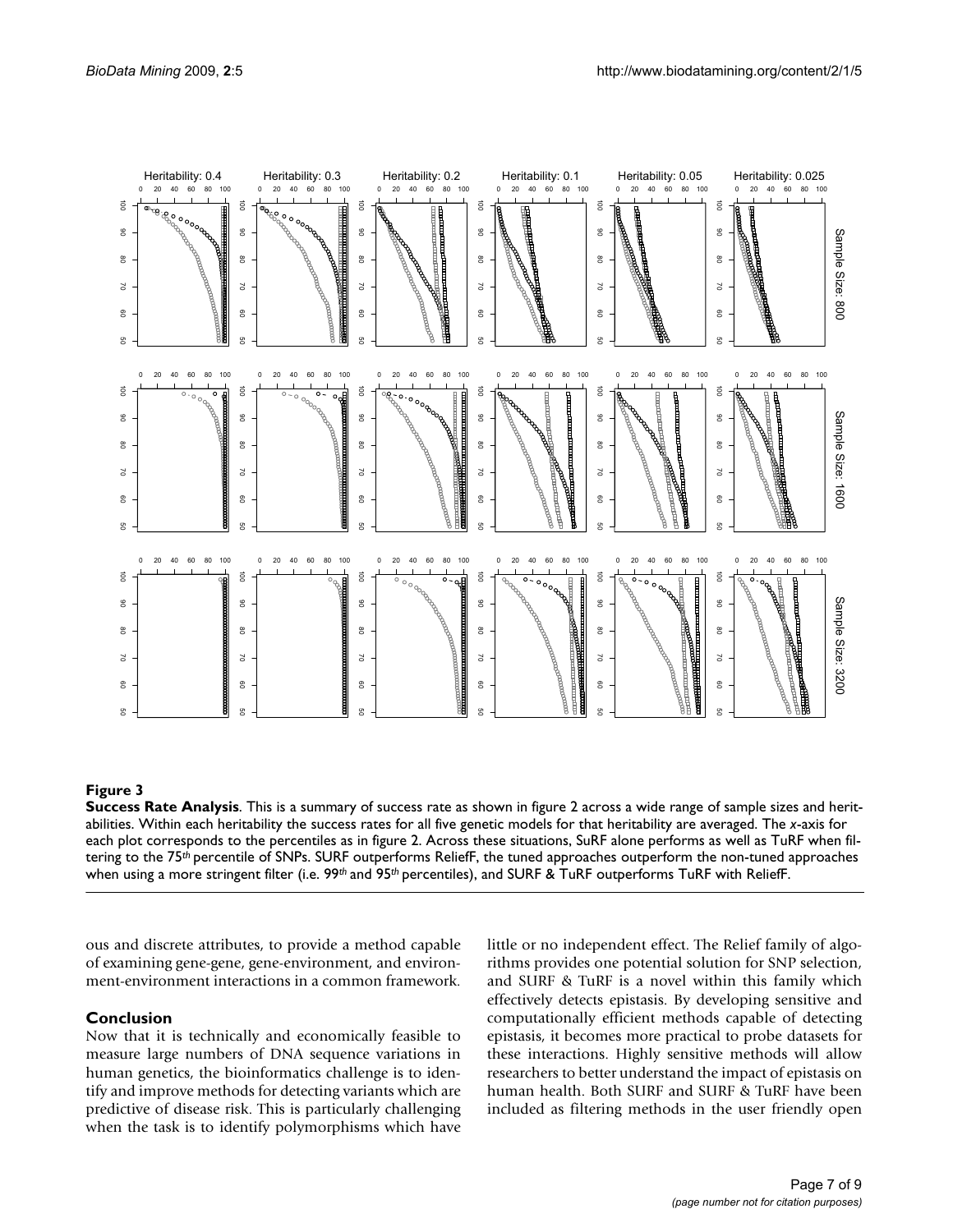source Multifactor Dimensionality Reduction (MDR) software package.

# **Methods**

As discussed SURF weights can be used for genetic analysis in either filters or probabilistic wrappers. Here we consider the simpler filter approach. Specifically we analyze SURF's ability to filter a dataset to the 99*th*, 95*th* and 75*th* percentiles of SNPs without removing those SNPs with an interaction effect predictive of disease susceptibility. ReliefF has previously been used in the genetic analysis of complex diseases in this fashion [25].

The goal of our simulation study is to generate artificial datasets with high concept difficulty to evaluate SURF in the domain of human genetics. We first develop 30 different penetrance functions (i.e. genetic models) which determine the relationship between genotype and phenotype in our simulated data. These functions determine the probability that an individual has disease given his or her genotype. This probability depends only on the genotypes of the two interacting SNPs, not on the genotype of any one SNP. The 30 penetrance functions include groups of five with heritabilities of 0.025, 0.05, 0.1, 0.2, 0.3, or 0.4. These heritabilities range from very small to large genetic effect sizes. Each functional SNP has two alleles with frequencies of 0.4 and 0.6. These models are included in Additional file 2. Each of the models is used to generate 100 replicate datasets with sample sizes of 800, 1600, and 3200. Each dataset consists of an equal number of case (diseased) and control (disease free) subjects. Each pair of functional SNPs is added to a set of 998 irrelevant SNPs for a total of 1000 attributes. A total of 9,000 datasets are generated and analyzed.

We test each method with the following parameters. All four methods can use some or all of the dataset when performing weight estimations. Here we use the entire dataset, as this is similar to what is performed in practice where the number of individuals is often more limiting than the computational costs. ReliefF and TuRF require a number of neighbors. Here we use 10, as suggested by Robnik-Sikonja and Kononenko [24] in a comprehensive analysis. SURF requires a distance threshold. Our theoretical analysis in §2 of the appendix (Additional file 1) suggests that the mean distance between all pairs of individuals in the dataset and across all attributes can be used and thus we use this distance in this situation. By using the mean distance as calculated from the data, we remove this nuisance parameter from the algorithm. Both SURF & TuRF and TURF remove a number of SNPs at each iteration before re-estimating the weights of the remaining SNPs. Here we remove 25 SNPs at each iteration (2.5% of the dataset).

Here, because we are interested in interactions, we consider the success rate to be the number of times that both relevant SNPs are scored above a given threshold. We set this stricter standard here because further analysis steps can not succeed of both relevant parts of the interaction are not discovered. To estimate the success rate, we use 100 datasets for each of the 30 models. Specifically, the percentage of datasets for which a method ranks the two relevant SNPs above the *Nth* percentile of all SNPs is the estimate of the method's success rate. We apply Fisher's exact test to assess the significance of differences between the success rates of the tested methods at these thresholds. These percentiles represent the situation where each method is used to filter a large dataset with 1000 SNPs to a smaller dataset of 10, 50, and 250 SNPs respectively. Fisher's exact test is a significance test appropriate for categorical count data [26]. The resulting *p*-value for this test can be interpreted as the likelihood of seeing a difference of the size observed among success rates when the methods do not differ. We consider results statistically significant when  $p \le 0.05$ . Additionally, we graphically show results for filtering to each percentile from the 99*th* to the 50*th*.

# **Competing interests**

The authors declare that they have no competing interests.

# **Authors' contributions**

CSG and JK developed SURF. CSG, NMP and JHM designed and performed the experiments. CSG, NMP, JK and JHM prepared the manuscript. All authors have read and approved the final manuscript.

# **Additional material**

# **Additional file 1**

*Appendix. This is an appendix to accompany the manuscript that includes additional theoretical analysis of the Relief algorithms discussed in the manuscript.* Click here for file [\[http://www.biomedcentral.com/content/supplementary/1756-](http://www.biomedcentral.com/content/supplementary/1756-0381-2-5-S1.pdf) 0381-2-5-S1.pdf]

# **Additional file 2**

*Epistasis models. These are the epistasis models used in our data simulation.*

Click here for file

[\[http://www.biomedcentral.com/content/supplementary/1756-](http://www.biomedcentral.com/content/supplementary/1756-0381-2-5-S2.pdf) 0381-2-5-S2.pdf]